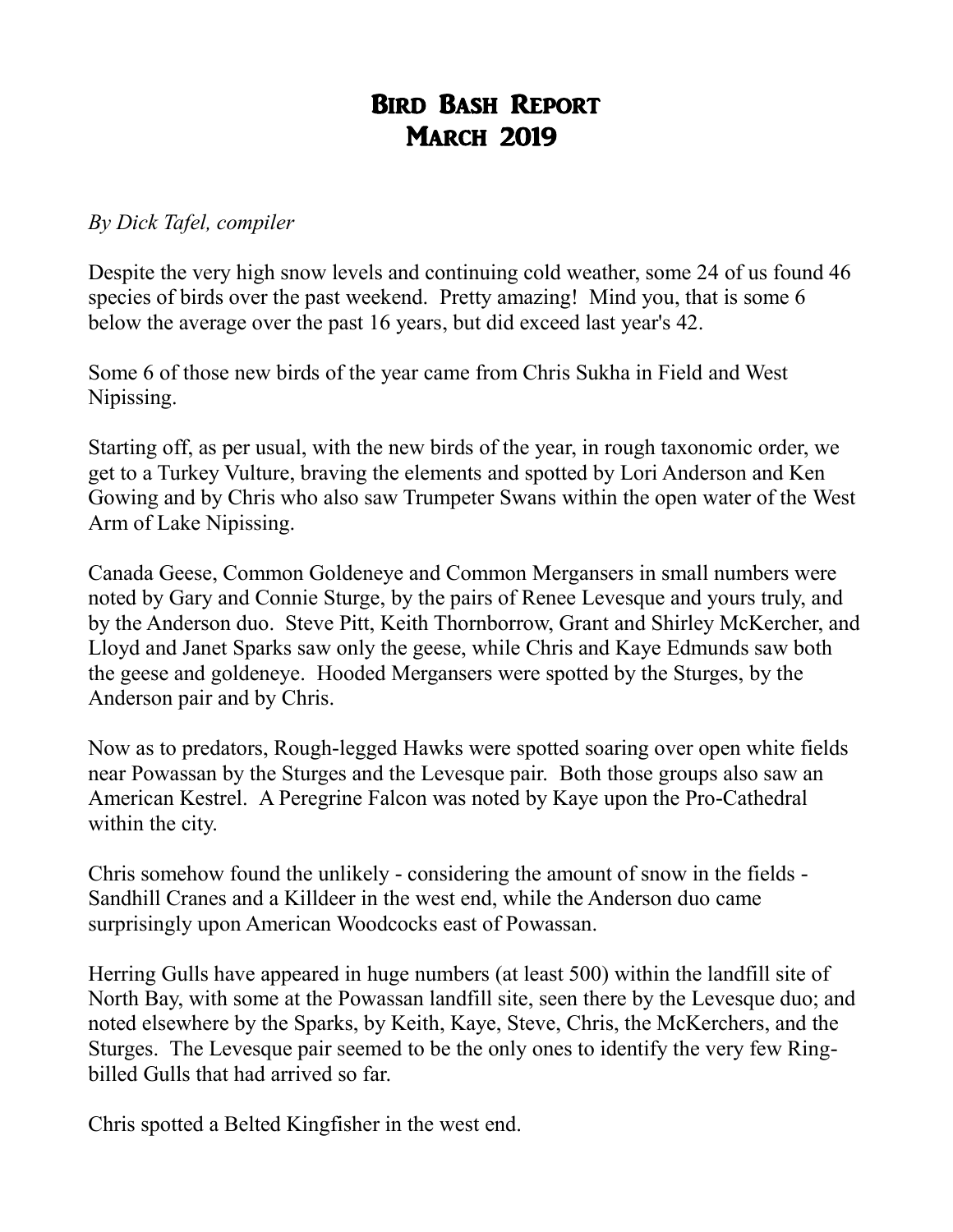Spring-seeking American Robins were enjoyed immensely amidst all the snow still around by Grant and Shirley, Greg and Luanne Chowns, Mary Ann Kenrick, Keith, Steve, the Sturges, and the Anderson and Levesque pairs.

A very few Song Sparrows made their way this far north so far, spotted mostly at feeders by Renee, the Anderson pair, Steve, Brent Turcotte, Keith and Chris, who also spotted a Dark-eyed Junco.

Red-winged Blackbirds have appeared in limited numbers, but were spotted by Ernie Frayle, the Sparks, the McKerchers, the Levesque and Anderson pairs, Keith, Kaye, and Chris.

And so that gets us to birds seen within the previous 2 months: Mallards were observed by the Chowns, Kaye, Chris, the McKerchers and the Anderson pair, but no Black Ducks were noted.

Bald Eagles were seen by the Sturges and 6 of them at the Powassan landfill site by the Levesque duo. The latter pair also saw a couple of Merlins, while Chris and Kaye both noted one.

Ruffed Grouse were spotted by Kaye at Laurier Woods, and by Ernie and by Donna Demarco in the East end of the count area. Wild Turkeys were found by the Anderson pair and also by Keith.

Rock Doves were, of course, ubiquitous, but Mourning Doves were noted only by Buddy Myles in the west end, the Chowns, the Sturges, Ernie, Steve, and the Anderson pair.

No owls were reported.

Downy and Hairy Woodpeckers were at most feeders. Pileated Woodpeckers were also fairly commonplace.

A Northern Shrike was spotted by the Levesque pair, by the Sturges, and by Mary Ann.

Ernie was the only one to note a Canada Jay. Blue Jays were fairly common, as were Common Ravens; American Crows seemed to be almost everywhere, likewise Blackcapped Chickadees.

Red-breasted and White-breasted Nuthatches, though at many feeders, were certainly not as plentiful as the chickadees.